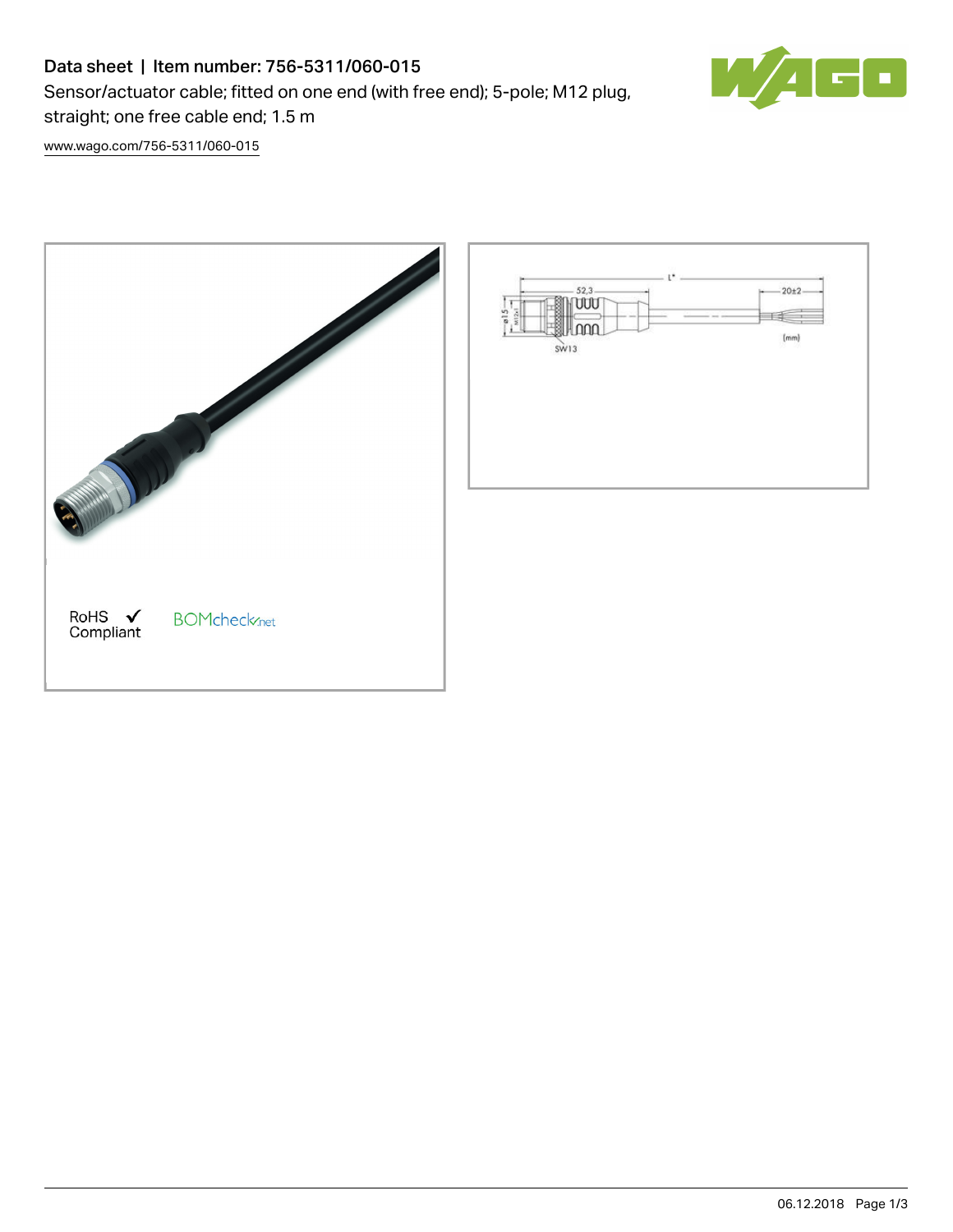





#### Item description

Short description:

- $\blacksquare$ PUR, halogen-free
- Suitable for drag chains
- $\blacksquare$ Good resistance to microbes, hydrolysis, oil, chemicals and UV radiation.
- П Good chemical resistance.
- $\blacksquare$ Cable used: UL listed

### Data

#### Technical Data

| Connection type                             | M12 plug - free end |
|---------------------------------------------|---------------------|
| No. of poles                                | 5                   |
| Anschlusspunkt geschirmt                    | yes                 |
| Leitungsanschlussrichtung zur Steckrichtung | $0^{\circ}$         |
| Steckgesichtkodierung Leitung/Adapter 1 1   | A coded             |
| Cable length                                | 1.5 <sub>m</sub>    |
| Operating voltage                           | <b>AC/DC 250 V</b>  |
| Operating current                           | 4 A                 |
| Rated surge voltage                         | 1,5 kV              |